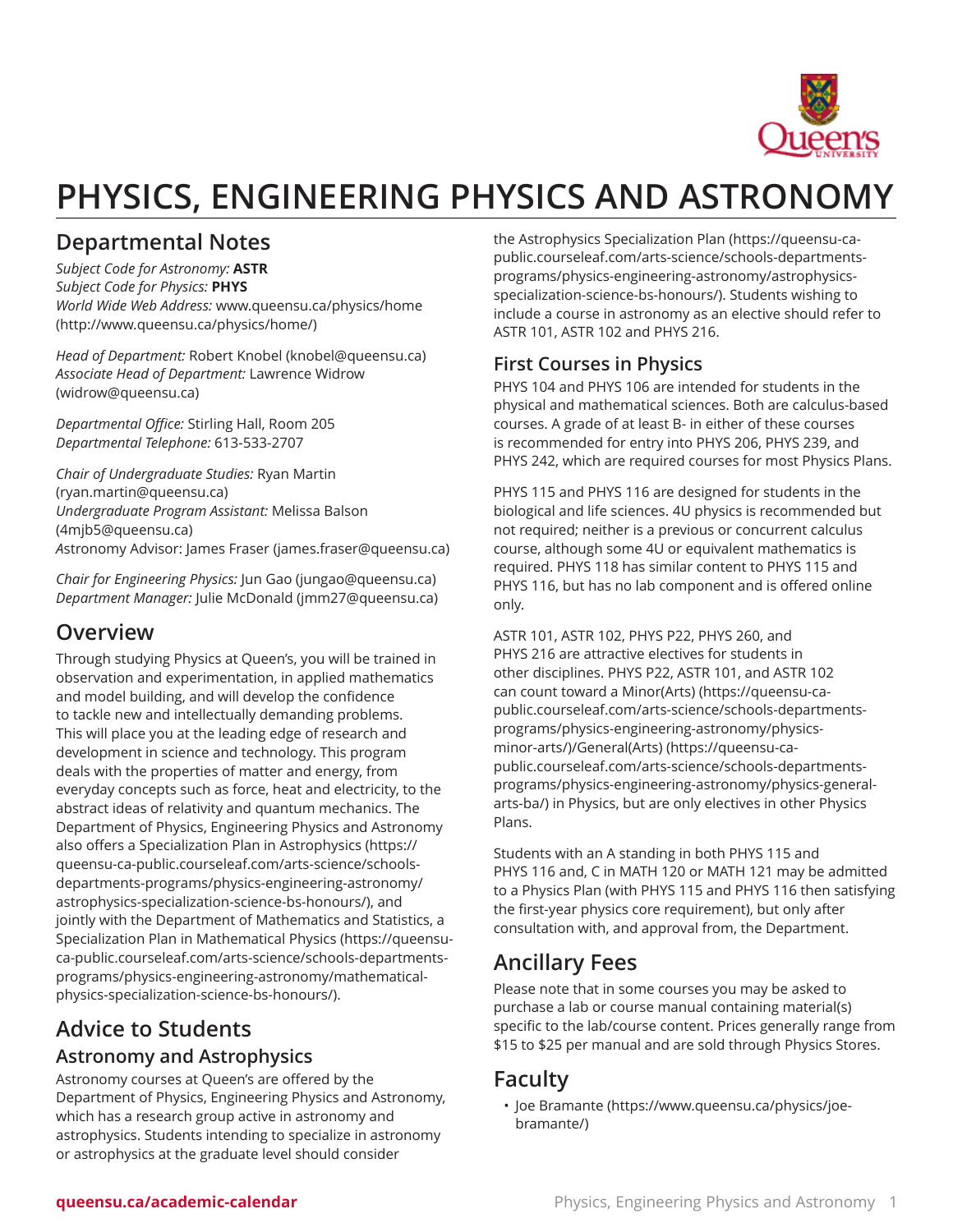

- [Alexander](https://www.queensu.ca/physics/alexander-braun/) Braun ([https://www.queensu.ca/physics/](https://www.queensu.ca/physics/alexander-braun/) [alexander-braun/\)](https://www.queensu.ca/physics/alexander-braun/)
- Tucker [Carrington](https://www.queensu.ca/physics/tucker-carrington-jr/) Jr. ([https://www.queensu.ca/physics/](https://www.queensu.ca/physics/tucker-carrington-jr/) [tucker-carrington-jr/\)](https://www.queensu.ca/physics/tucker-carrington-jr/)
- [Mark C. Chen](https://www.queensu.ca/physics/mark-c-chen/) ([https://www.queensu.ca/physics/mark-c](https://www.queensu.ca/physics/mark-c-chen/)[chen/\)](https://www.queensu.ca/physics/mark-c-chen/)
- [Lynann Clapham](https://www.queensu.ca/physics/lynann-clapham/) [\(https://www.queensu.ca/physics/](https://www.queensu.ca/physics/lynann-clapham/) [lynann-clapham/](https://www.queensu.ca/physics/lynann-clapham/))
- [Ken Clark](https://www.queensu.ca/physics/ken-clark/) (<https://www.queensu.ca/physics/ken-clark/>)
- [Stéphane Courteau](https://www.queensu.ca/physics/st%C3%A9phane-courteau/) [\(https://www.queensu.ca/physics/st](https://www.queensu.ca/physics/st%C3%A9phane-courteau/) [%C3%A9phane-courteau/\)](https://www.queensu.ca/physics/st%C3%A9phane-courteau/)
- [Philippe Di Stefano](https://www.queensu.ca/physics/philippe-di-stefano/) [\(https://www.queensu.ca/physics/](https://www.queensu.ca/physics/philippe-di-stefano/) [philippe-di-stefano/](https://www.queensu.ca/physics/philippe-di-stefano/))
- Marc [Dignam](https://www.queensu.ca/physics/marc-dignam/) ([https://www.queensu.ca/physics/marc](https://www.queensu.ca/physics/marc-dignam/)[dignam/\)](https://www.queensu.ca/physics/marc-dignam/)
- [Laura](https://www.queensu.ca/physics/laura-fissel/) Fissel ([https://www.queensu.ca/physics/laura-fissel/\)](https://www.queensu.ca/physics/laura-fissel/)
- James [Fraser](https://www.queensu.ca/physics/james-fraser/) ([https://www.queensu.ca/physics/james](https://www.queensu.ca/physics/james-fraser/)[fraser/\)](https://www.queensu.ca/physics/james-fraser/)
- [Jun Gao](https://www.queensu.ca/physics/jun-gao/) ([https://www.queensu.ca/physics/jun-gao/\)](https://www.queensu.ca/physics/jun-gao/)
- [Gilles Gerbier](https://www.queensu.ca/physics/gilles-gerbier/) ([https://www.queensu.ca/physics/gilles](https://www.queensu.ca/physics/gilles-gerbier/)[gerbier/](https://www.queensu.ca/physics/gilles-gerbier/))
- [Guillaume](https://www.queensu.ca/physics/guillaume-giroux/) Giroux [\(https://www.queensu.ca/physics/](https://www.queensu.ca/physics/guillaume-giroux/) [guillaume-giroux/\)](https://www.queensu.ca/physics/guillaume-giroux/)
- [R.J. Gooding](https://www.queensu.ca/physics/r-j-gooding/) ([https://www.queensu.ca/physics/r-j](https://www.queensu.ca/physics/r-j-gooding/)[gooding/](https://www.queensu.ca/physics/r-j-gooding/))
- [Stephen Hughes](https://www.queensu.ca/physics/stephen-hughes/) ([https://www.queensu.ca/physics/](https://www.queensu.ca/physics/stephen-hughes/) [stephen-hughes/](https://www.queensu.ca/physics/stephen-hughes/))
- [Judith Irwin](https://www.queensu.ca/physics/judith-irwin/) ([https://www.queensu.ca/physics/judith](https://www.queensu.ca/physics/judith-irwin/)[irwin/](https://www.queensu.ca/physics/judith-irwin/))
- [Robert Knobel](https://www.queensu.ca/physics/robert-knobel/) [\(https://www.queensu.ca/physics/robert](https://www.queensu.ca/physics/robert-knobel/)[knobel/\)](https://www.queensu.ca/physics/robert-knobel/)
- [Thomas](https://www.queensu.ca/physics/thomas-krause/) Krause ([https://www.queensu.ca/physics/thomas](https://www.queensu.ca/physics/thomas-krause/)[krause/](https://www.queensu.ca/physics/thomas-krause/))
- [Kayll](https://www.queensu.ca/physics/kayll-lake/) W. Lake ([https://www.queensu.ca/physics/kayll-lake/\)](https://www.queensu.ca/physics/kayll-lake/)
- H.P.Loock
- [Ryan Martin](https://www.queensu.ca/physics/ryan-martin/) ([https://www.queensu.ca/physics/ryan](https://www.queensu.ca/physics/ryan-martin/)[martin/](https://www.queensu.ca/physics/ryan-martin/))
- Alastair B. [McLean](https://www.queensu.ca/physics/alastair-b-mclean/) ([https://www.queensu.ca/physics/](https://www.queensu.ca/physics/alastair-b-mclean/) [alastair-b-mclean/\)](https://www.queensu.ca/physics/alastair-b-mclean/)
- Jordan [Morelli](https://www.queensu.ca/physics/jordan-morelli/) ([https://www.queensu.ca/physics/jordan](https://www.queensu.ca/physics/jordan-morelli/)[morelli/](https://www.queensu.ca/physics/jordan-morelli/))
- K.S. [Narayanan](https://www.queensu.ca/physics/k-s-narayanan/) [\(https://www.queensu.ca/physics/k-s](https://www.queensu.ca/physics/k-s-narayanan/)[narayanan/\)](https://www.queensu.ca/physics/k-s-narayanan/)
- [A.J. Noble](https://www.queensu.ca/physics/aj-noble/) [\(https://www.queensu.ca/physics/aj-noble/\)](https://www.queensu.ca/physics/aj-noble/)
- [Jean Michel Nunzi](https://www.queensu.ca/physics/jean-michel-nunzi/) [\(https://www.queensu.ca/physics/jean](https://www.queensu.ca/physics/jean-michel-nunzi/)[michel-nunzi/\)](https://www.queensu.ca/physics/jean-michel-nunzi/)
- [Nahee Park](https://www.queensu.ca/physics/nahee-park/) ([https://www.queensu.ca/physics/nahee](https://www.queensu.ca/physics/nahee-park/)[park/](https://www.queensu.ca/physics/nahee-park/))
- Nir [Rotenberg](https://www.queensu.ca/physics/nir-rotenberg/) [\(https://www.queensu.ca/physics/nir](https://www.queensu.ca/physics/nir-rotenberg/)[rotenberg/](https://www.queensu.ca/physics/nir-rotenberg/))
- Sarah [Sadavoy](https://www.queensu.ca/physics/sarah-sadavoy/) [\(https://www.queensu.ca/physics/sarah](https://www.queensu.ca/physics/sarah-sadavoy/)[sadavoy/\)](https://www.queensu.ca/physics/sarah-sadavoy/)
- [Bhavin J. Shastri](https://www.queensu.ca/physics/bhavin-j-shastri/) [\(https://www.queensu.ca/physics/bhavin](https://www.queensu.ca/physics/bhavin-j-shastri/)[j-shastri/\)](https://www.queensu.ca/physics/bhavin-j-shastri/)
- Kristine [Spekkens](https://www.queensu.ca/physics/kristine-spekkens/) ([https://www.queensu.ca/physics/](https://www.queensu.ca/physics/kristine-spekkens/) [kristine-spekkens/](https://www.queensu.ca/physics/kristine-spekkens/))
- [James Stotz](https://www.queensu.ca/physics/james-stotz/) ([https://www.queensu.ca/physics/james](https://www.queensu.ca/physics/james-stotz/)[stotz/\)](https://www.queensu.ca/physics/james-stotz/)
- Anne [Topper](https://www.queensu.ca/physics/anne-topper/) ([https://www.queensu.ca/physics/anne](https://www.queensu.ca/physics/anne-topper/)[topper/\)](https://www.queensu.ca/physics/anne-topper/)
- Greg van [Anders](https://www.queensu.ca/physics/greg-van-anders/) ([https://www.queensu.ca/physics/greg](https://www.queensu.ca/physics/greg-van-anders/)[van-anders/\)](https://www.queensu.ca/physics/greg-van-anders/)
- Aaron [Vincent](https://www.queensu.ca/physics/aaron-vincent/) ([https://www.queensu.ca/physics/aaron](https://www.queensu.ca/physics/aaron-vincent/)[vincent/\)](https://www.queensu.ca/physics/aaron-vincent/)
- [Gregg](https://www.queensu.ca/physics/gregg-wade/) Wade [\(https://www.queensu.ca/physics/gregg](https://www.queensu.ca/physics/gregg-wade/)[wade/](https://www.queensu.ca/physics/gregg-wade/))
- [Lawrence](https://www.queensu.ca/physics/lawrence-m-widrow/) M. Widrow [\(https://www.queensu.ca/physics/](https://www.queensu.ca/physics/lawrence-m-widrow/) [lawrence-m-widrow/\)](https://www.queensu.ca/physics/lawrence-m-widrow/)
- Alex [Wright](https://www.queensu.ca/physics/alex-wright/) ([https://www.queensu.ca/physics/alex-wright/\)](https://www.queensu.ca/physics/alex-wright/)

#### **Specializations**

- Astrophysics [Specialization](https://queensu-ca-public.courseleaf.com/arts-science/schools-departments-programs/physics-engineering-astronomy/astrophysics-specialization-science-bs-honours/) (Science) Bachelor [of Science \(Honours\)](https://queensu-ca-public.courseleaf.com/arts-science/schools-departments-programs/physics-engineering-astronomy/astrophysics-specialization-science-bs-honours/) ([https://queensu-ca](https://queensu-ca-public.courseleaf.com/arts-science/schools-departments-programs/physics-engineering-astronomy/astrophysics-specialization-science-bs-honours/)[public.courseleaf.com/arts-science/schools-departments](https://queensu-ca-public.courseleaf.com/arts-science/schools-departments-programs/physics-engineering-astronomy/astrophysics-specialization-science-bs-honours/)[programs/physics-engineering-astronomy/astrophysics](https://queensu-ca-public.courseleaf.com/arts-science/schools-departments-programs/physics-engineering-astronomy/astrophysics-specialization-science-bs-honours/)[specialization-science-bs-honours/\)](https://queensu-ca-public.courseleaf.com/arts-science/schools-departments-programs/physics-engineering-astronomy/astrophysics-specialization-science-bs-honours/)
- [Mathematical Physics Specialization \(Science\) –](https://queensu-ca-public.courseleaf.com/arts-science/schools-departments-programs/physics-engineering-astronomy/mathematical-physics-specialization-science-bs-honours/) [Bachelor of Science \(Honours\)](https://queensu-ca-public.courseleaf.com/arts-science/schools-departments-programs/physics-engineering-astronomy/mathematical-physics-specialization-science-bs-honours/) ([https://queensu-ca](https://queensu-ca-public.courseleaf.com/arts-science/schools-departments-programs/physics-engineering-astronomy/mathematical-physics-specialization-science-bs-honours/)[public.courseleaf.com/arts-science/schools-departments](https://queensu-ca-public.courseleaf.com/arts-science/schools-departments-programs/physics-engineering-astronomy/mathematical-physics-specialization-science-bs-honours/)[programs/physics-engineering-astronomy/mathematical](https://queensu-ca-public.courseleaf.com/arts-science/schools-departments-programs/physics-engineering-astronomy/mathematical-physics-specialization-science-bs-honours/)[physics-specialization-science-bs-honours/](https://queensu-ca-public.courseleaf.com/arts-science/schools-departments-programs/physics-engineering-astronomy/mathematical-physics-specialization-science-bs-honours/))
- [Physics Specialization \(Science\) Bachelor of Science](https://queensu-ca-public.courseleaf.com/arts-science/schools-departments-programs/physics-engineering-astronomy/physics-specialization-science-bs-honours/) [\(Honours\)](https://queensu-ca-public.courseleaf.com/arts-science/schools-departments-programs/physics-engineering-astronomy/physics-specialization-science-bs-honours/) [\(https://queensu-ca-public.courseleaf.com/](https://queensu-ca-public.courseleaf.com/arts-science/schools-departments-programs/physics-engineering-astronomy/physics-specialization-science-bs-honours/) [arts-science/schools-departments-programs/physics](https://queensu-ca-public.courseleaf.com/arts-science/schools-departments-programs/physics-engineering-astronomy/physics-specialization-science-bs-honours/)[engineering-astronomy/physics-specialization-science-bs](https://queensu-ca-public.courseleaf.com/arts-science/schools-departments-programs/physics-engineering-astronomy/physics-specialization-science-bs-honours/)[honours/\)](https://queensu-ca-public.courseleaf.com/arts-science/schools-departments-programs/physics-engineering-astronomy/physics-specialization-science-bs-honours/)

#### **Major**

• [Physics – Major \(Science\) – Bachelor of Science \(Honours\)](https://queensu-ca-public.courseleaf.com/arts-science/schools-departments-programs/physics-engineering-astronomy/physics-major-science-bs-honours/) ([https://queensu-ca-public.courseleaf.com/arts-science/](https://queensu-ca-public.courseleaf.com/arts-science/schools-departments-programs/physics-engineering-astronomy/physics-major-science-bs-honours/) [schools-departments-programs/physics-engineering](https://queensu-ca-public.courseleaf.com/arts-science/schools-departments-programs/physics-engineering-astronomy/physics-major-science-bs-honours/)[astronomy/physics-major-science-bs-honours/](https://queensu-ca-public.courseleaf.com/arts-science/schools-departments-programs/physics-engineering-astronomy/physics-major-science-bs-honours/))

#### **Generals/Minors**

• Physics – General (Arts) – [Bachelor](https://queensu-ca-public.courseleaf.com/arts-science/schools-departments-programs/physics-engineering-astronomy/physics-general-arts-ba/) of Arts ([https://](https://queensu-ca-public.courseleaf.com/arts-science/schools-departments-programs/physics-engineering-astronomy/physics-general-arts-ba/) [queensu-ca-public.courseleaf.com/arts-science/schools-](https://queensu-ca-public.courseleaf.com/arts-science/schools-departments-programs/physics-engineering-astronomy/physics-general-arts-ba/)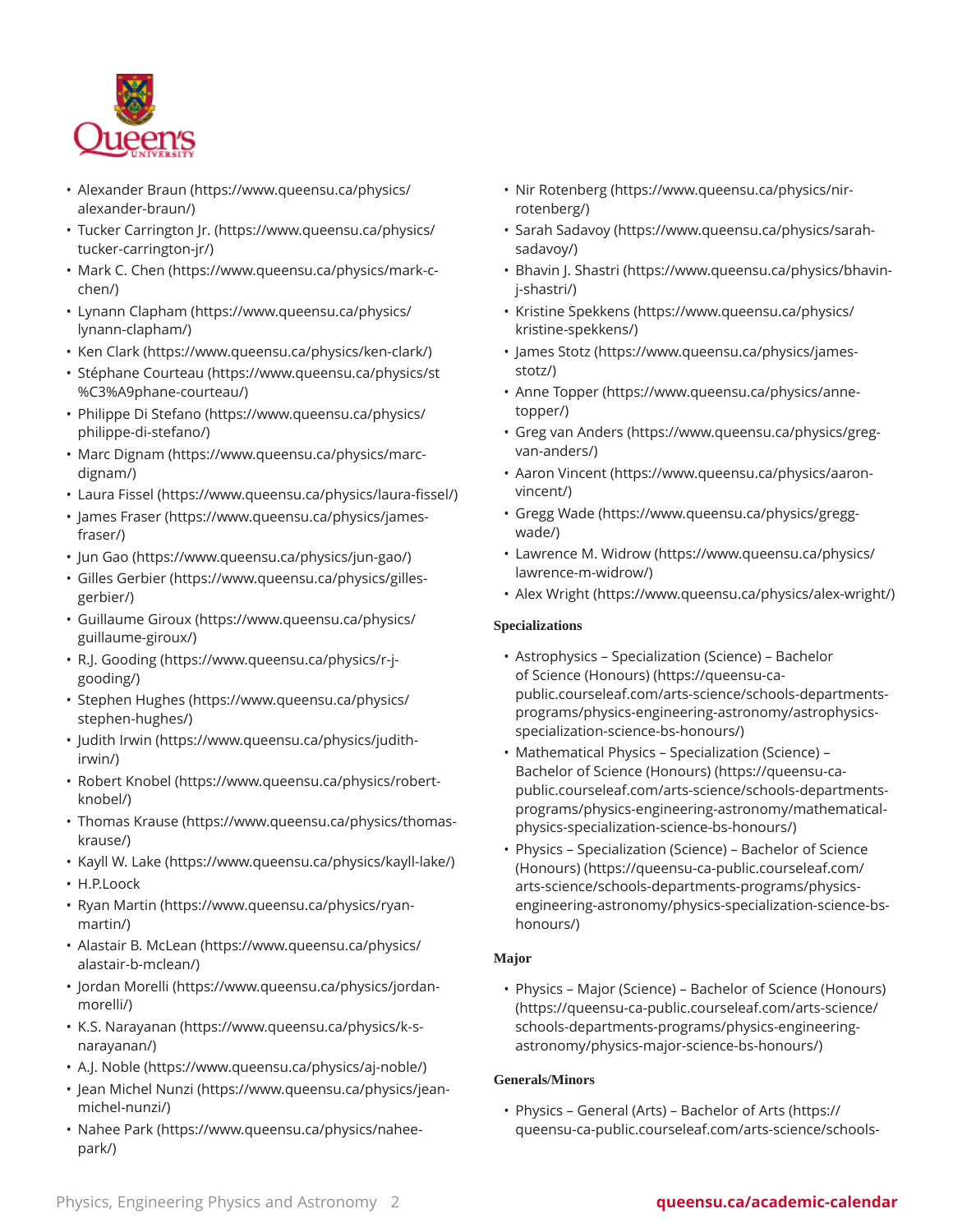

[departments-programs/physics-engineering-astronomy/](https://queensu-ca-public.courseleaf.com/arts-science/schools-departments-programs/physics-engineering-astronomy/physics-general-arts-ba/) [physics-general-arts-ba/\)](https://queensu-ca-public.courseleaf.com/arts-science/schools-departments-programs/physics-engineering-astronomy/physics-general-arts-ba/)

- Physics General (Science) [Bachelor](https://queensu-ca-public.courseleaf.com/arts-science/schools-departments-programs/physics-engineering-astronomy/physics-general-science-bs/) of Science [\(https://](https://queensu-ca-public.courseleaf.com/arts-science/schools-departments-programs/physics-engineering-astronomy/physics-general-science-bs/) [queensu-ca-public.courseleaf.com/arts-science/schools](https://queensu-ca-public.courseleaf.com/arts-science/schools-departments-programs/physics-engineering-astronomy/physics-general-science-bs/)[departments-programs/physics-engineering-astronomy/](https://queensu-ca-public.courseleaf.com/arts-science/schools-departments-programs/physics-engineering-astronomy/physics-general-science-bs/) [physics-general-science-bs/\)](https://queensu-ca-public.courseleaf.com/arts-science/schools-departments-programs/physics-engineering-astronomy/physics-general-science-bs/)
- [Physics Minor \(Arts\)](https://queensu-ca-public.courseleaf.com/arts-science/schools-departments-programs/physics-engineering-astronomy/physics-minor-arts/) [\(https://queensu-ca](https://queensu-ca-public.courseleaf.com/arts-science/schools-departments-programs/physics-engineering-astronomy/physics-minor-arts/)[public.courseleaf.com/arts-science/schools-departments](https://queensu-ca-public.courseleaf.com/arts-science/schools-departments-programs/physics-engineering-astronomy/physics-minor-arts/)[programs/physics-engineering-astronomy/physics-minor](https://queensu-ca-public.courseleaf.com/arts-science/schools-departments-programs/physics-engineering-astronomy/physics-minor-arts/)[arts/](https://queensu-ca-public.courseleaf.com/arts-science/schools-departments-programs/physics-engineering-astronomy/physics-minor-arts/))
- [Physics Minor \(Science\)](https://queensu-ca-public.courseleaf.com/arts-science/schools-departments-programs/physics-engineering-astronomy/physics-minor-science/) ([https://queensu-ca](https://queensu-ca-public.courseleaf.com/arts-science/schools-departments-programs/physics-engineering-astronomy/physics-minor-science/)[public.courseleaf.com/arts-science/schools-departments](https://queensu-ca-public.courseleaf.com/arts-science/schools-departments-programs/physics-engineering-astronomy/physics-minor-science/)[programs/physics-engineering-astronomy/physics-minor](https://queensu-ca-public.courseleaf.com/arts-science/schools-departments-programs/physics-engineering-astronomy/physics-minor-science/)[science/](https://queensu-ca-public.courseleaf.com/arts-science/schools-departments-programs/physics-engineering-astronomy/physics-minor-science/))

#### **Courses**

### **Astronomy (ASTR)**

#### **ASTR 101 Astronomy I: Solar System Units: 3.00**

A non-mathematical introduction to the science of astronomy for non-specialist students. Topics to be covered include the fundamentals of astronomy; and introduction to the tools and techniques of modern observational astronomy; the historical development of our understanding of the Earth, Moon, and Solar System; space exploration of Mars, Jupiter, and other planets; the nature of the Sun; and the origin and uniqueness of our Solar System.

NOTE Also offered online. Consult Arts and Science Online. Learning Hours may vary.

LEARNING HOURS 120 (36L;24O;60P) EQUIVALENCY PHYS P15/3.0. **Requirements:** Prerequisite None. **Offering Faculty:** Faculty of Arts and Science

#### **ASTR 102 Astronomy II: Stars, Galaxies, and the Universe Units: 3.00**

This course, intended for non-specialist students, will provide an overview of astronomy beyond the Solar System. Topics will include: the formation, nature, and evolution of the stars; stellar deaths, including novae, supernovae, white dwarfs, neutron stars, pulsars, and black holes; the interstellar medium; the Milky Way Galaxy; normal and active galaxies and large scale structure in the universe; and modern ideas in cosmology and the early universe.

NOTE Also offered online. Consult Arts and Science Online. Learning Hours may vary.

LEARNING HOURS 120 (36L;24O;60P) EQUIVALENCY PHYS P16/3.0.

**Requirements:** Prerequisite (ASTR 101 or PHYS 104 or PHYS 106 or PHYS 117 or PHYS 118) or (APSC 111 and APSC 112) or PHYS P15 or permission of the Department. **Offering Faculty:** Faculty of Arts and Science

#### **Physics (PHYS) PHYS P10 Fundamental Concepts in Physics for Teachers Units: 3.00**

A course relevant to those interested in teaching. Activitybased learning of fundamental physics topics typically taught in elementary and secondary schools. Topics include: motion, forces, energy, heat, electricity and magnetism, and light. Students will be required to teach a one-hour enrichment class, once a week for 10 weeks, to Grade 7 or 8 students in a local school.

NOTE This course may not be included in any Plan in Physics other than a Minor.

**Offering Faculty:** Faculty of Arts and Science

#### **PHYS P20 Physicists in the Nuclear Age Units: 3.00**

For those interested in the impact of science on our century. Modern physics, especially nuclear physics, will be introduced by emphasizing the personalities, thoughts and writings of key scientists such as Bohr, Einstein and Rutherford and the ways in which they related to and shaped their political, scientific and social environments. Enrolment is limited. NOTE Also offered online. Consult Arts and Science Online. **Offering Faculty:** Faculty of Arts and Science

#### **PHYS P22 Physics Frontiers: From Colliding Black Holes to Disruptive Technologies Units: 3.00**

A descriptive course exploring concepts in physics at the frontiers of active research. Bypassing jargon and mathematical complexities, students will focus on the big questions at the extremes of our understanding of the universe around us. Designed for non-scientists who want to learn how we try to understand our fantastic, physic natural world.

LEARNING HOURS 114 (24L;24Pc;36O;18Oc;12P) **Offering Faculty:** Faculty of Arts and Science

#### **PHYS 104 Fundamental Physics Units: 6.00**

Mechanics, including systems of particles and rigid body motion; gravitation; fluids; electricity and magnetism; oscillatory motion and waves; topics in modern physics. The material is presented at a more fundamental level appropriate for students who are seeking a deeper appreciation of physics, and who may be considering a concentration in Physics.

LEARNING HOURS 240 (72L;36Lb;36T;96P).

**Requirements:** Prerequisite None. Corequisite (MATH 120 or MATH 121 or [MATH 123 and MATH 124]). Exclusion PHYS 106; PHYS 117; PHYS 118. Recommended 4U Physics. **Offering Faculty:** Faculty of Arts and Science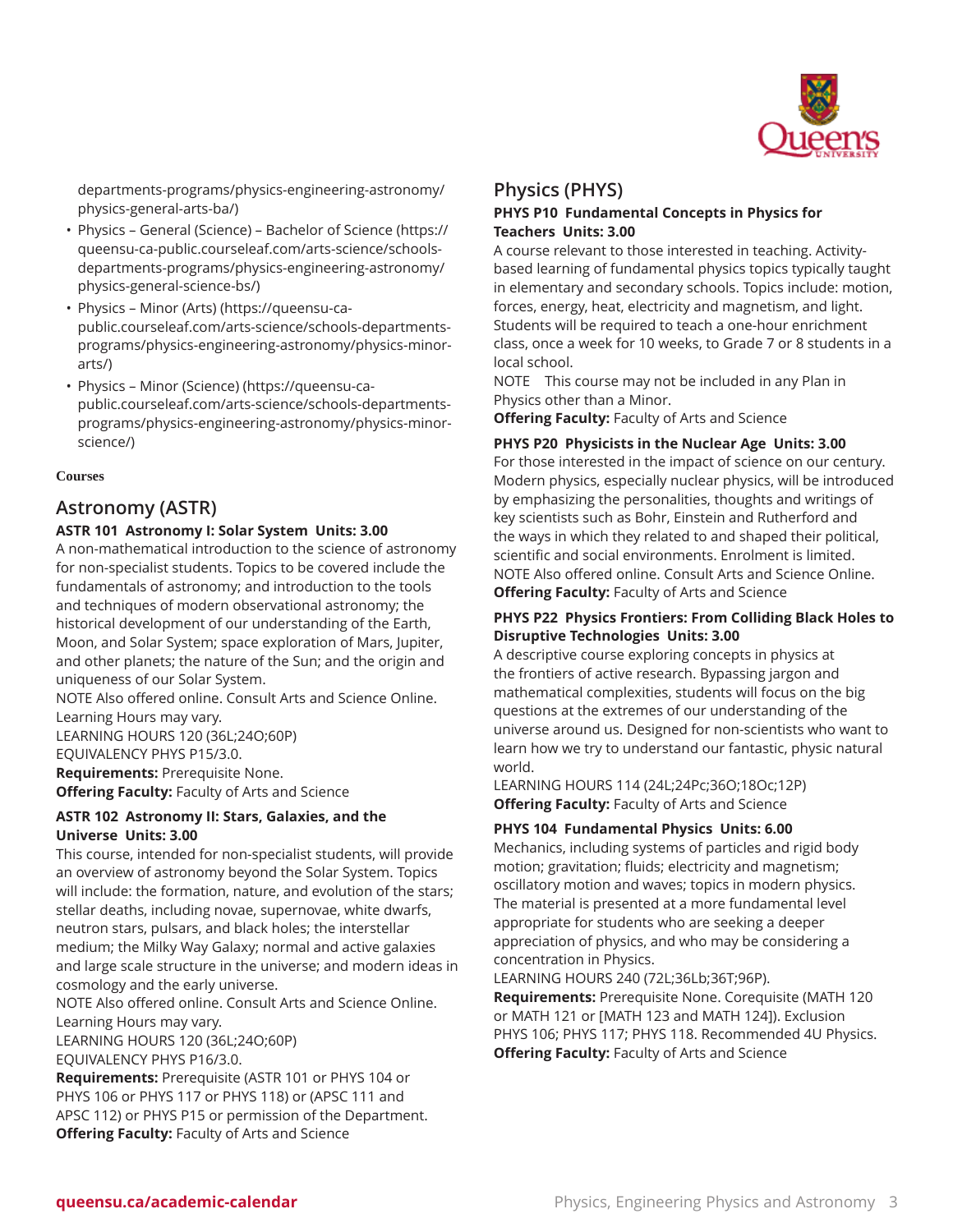

#### **PHYS 106 General Physics Units: 6.00**

Mechanics, including systems of particles and rigid body motion; fluids; electricity and magnetism; oscillatory motion and waves; heat, light and sound; topics in modern physics. Aspects of physics useful for further work in other sciences will be emphasized.

NOTE Also offered at the Bader International Study Centre. Learning Hours may vary.

LEARNING HOURS 240 (72L;36Lb;36T;96P).

**Requirements:** Prerequisite None. Corequisite (MATH 120 or MATH 121 or [MATH 123 and MATH 124]). Exclusion PHYS 104; PHYS 117; PHYS 118. Recommended 4U Physics. **Offering Faculty:** Faculty of Arts and Science

#### **PHYS 115 Introduction to Physics I Units: 3.00**

An algebra-based course dealing with basic physics concepts, including dynamics, fluids, and basic thermodynamics. PHYS 115 includes a required lab component. NOTE PHYS 115 and PHYS 116 together, are equivalent to PHYS 117/6.0.

NOTE Manual: estimated cost \$15. LEARNING HOURS 132 (36L;12Lb;12T;72P). **Requirements:** Prerequisite None. Exclusion PHYS 104; PHYS 106; PHYS 117; PHYS 118; PHYS 119. **Offering Faculty:** Faculty of Arts and Science

#### **PHYS 116 Introduction to Physics II Units: 3.00**

An algebra-based course dealing with basic physics concepts, including waves, electromagnetism, and basic optics. PHYS 116 includes a required lab component. NOTE PHYS 115 and PHYS 116 together, are equivalent to PHYS 117/6.0.

NOTE Manual: estimated cost \$15. LEARNING HOURS 132 (36L;12Lb;12T;72P). **Requirements:** Prerequisite PHYS 115/6.0. Exclusion PHYS 104; PHYS 106; PHYS 117; PHYS 118; PHYS 119. **Offering Faculty:** Faculty of Arts and Science

#### **PHYS 118 Basic Physics Units: 6.00**

An algebra-based course dealing with basic Physics concepts, including dynamics, fluids, waves, electromagnetism, and basic optics. Emphasis is placed on the development of problem-solving skills through the use of Mastery based course delivery.

NOTE Only offered online. Consult Arts and Science Online. LEARNING HOURS 228 (132O;96P).

**Requirements:** Prerequisite None. Exclusion PHYS 104; PHYS 106; PHYS 117. Recommended 4U Physics. **Course Equivalencies:** PHYS 118, PHYS 118B **Offering Faculty:** Faculty of Arts and Science

#### **PHYS 119 Introductory Physics Laboratory Units: 1.50**

This is the laboratory portion of PHYS 117, offered for students who completed the online PHYS 118 Basic Physics course, but would like a laboratory experience. A laboratory class in mechanics, electricity, waves and optics. This course runs 8 experiments through the fall and winter terms. **Requirements:** Prerequisite PHYS 118. Exclusion PHYS 104; PHYS 106; PHYS 117.

**Offering Faculty:** Faculty of Arts and Science

#### **PHYS 206 Dynamics Units: 3.00**

An introductory course in classical dynamics of particles, of rigid bodies and of fluids that sets the foundation for more advanced work. Topics include kinematics of particles and of rigid bodies, central forces, kinetics of systems of particles, planar and three dimensional dynamics of rigid bodies and an introduction to fluid mechanics.

**Requirements:** Prerequisite ([PHYS 104 or PHYS 106] and [MATH 120 or MATH 121]) or permission of the Department. Recommended A minimum grade of a C in PHYS 104 or PHYS 106.

**Offering Faculty:** Faculty of Arts and Science

#### **PHYS 212 Vibrations and Waves Units: 3.00**

Fundamentals of free, damped and forced vibrations with applications to various mechanical systems. Coupled oscillations and normal modes. Classical wave equation, standing and travelling waves. Continuum mechanics of solid bodies; elasticity theory with applications. Introduction to optics: image formation and optical instruments. LEARNING HOURS 120 (24L;24T;72P).

**Requirements:** Prerequisite PHYS 206.

**Offering Faculty:** Faculty of Arts and Science

#### **PHYS 213 Computational Methods in Physics Units: 3.00**

Computing environments, algorithms, techniques and programming for solving physics problems. Numerical methods. Code development. Possible topics to be covered include numerical differentiation and integration, root finding and optimization problems, solution of linear systems of equations, Monte Carlo simulation, and symbolic computation.

LEARNING HOURS 120 (24L;24T;72P) EQUIVALENCY PHYS 313/3.0.

**Requirements:** Prerequisite (PHYS 104 or PHYS 106) and (MATH 120 or MATH 121). Exclusion MATH 272; PHYS 313. **Offering Faculty:** Faculty of Arts and Science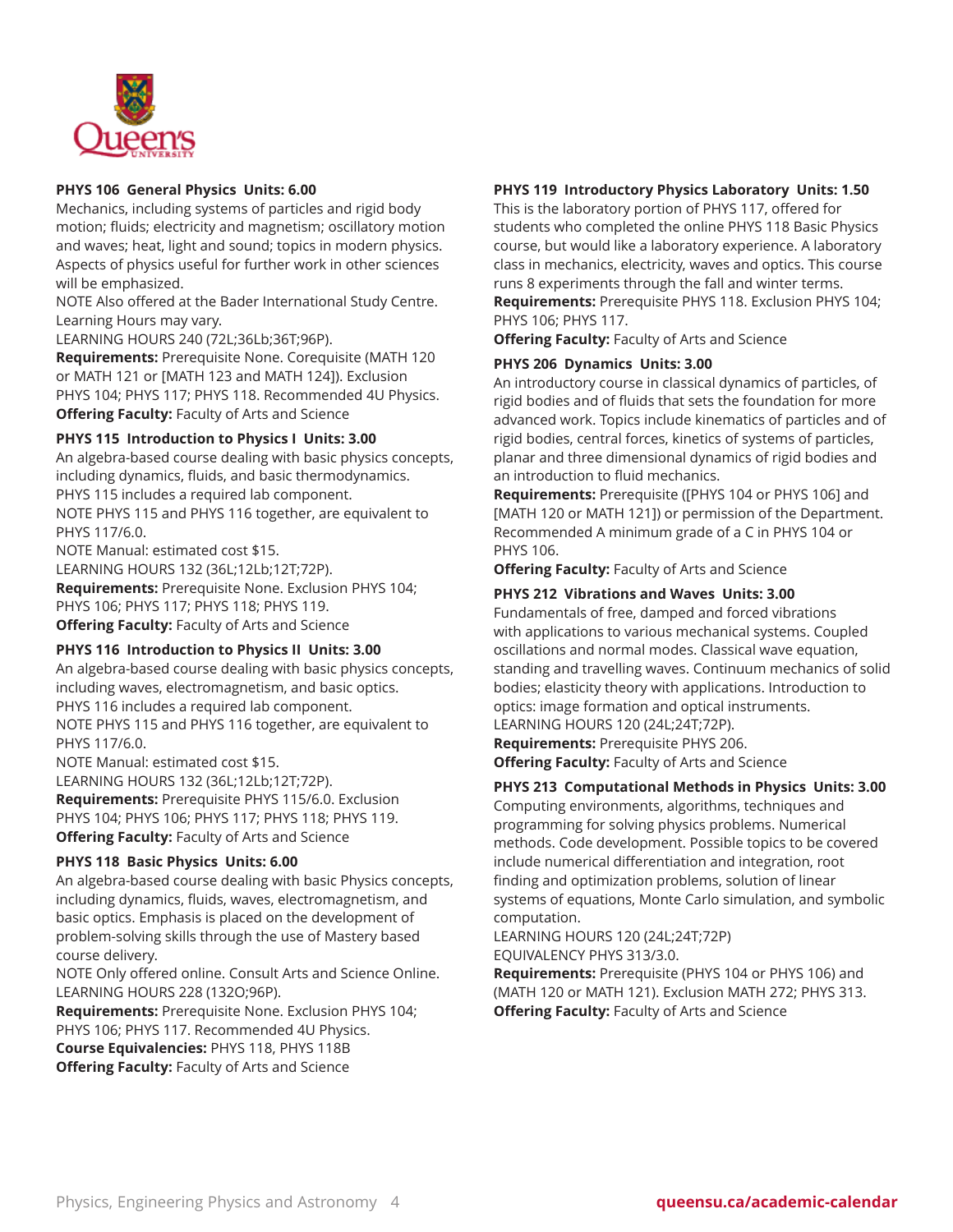

#### **PHYS 216 Introduction to Astrophysics Units: 3.00**

Broad overview of basic laws of gravitation, radiation, and relativity: history and evolution of modern astronomy; ground and space-based astronomy; the physics and evolution of stars; the milky way; galaxies in the universe; and cosmology. This course also uses the on-campus observatory at an introductory level.

**Requirements:** Prerequisite ([PHYS 104 or PHYS 106] and [MATH 120 or MATH 121]) or permission of the Department. **Course Equivalencies:** PHYS115, PHYS216 **Offering Faculty:** Faculty of Arts and Science

**PHYS 235 Eng. Electricity & Magnetism Units: 4.00 Requirements:** (PHYS113 AND MATH227) OR (PHYS113 AND

PHYS114) OR (MATH280 AND PHYS114) OR (MATH280 AND PHYS113) OR (APSC111 AND APSC112) OR (APSC111 AND MATH227) OR (MATH280 AND APSC112) OR (MATH280 AND APSC111)

#### **Offering Term:** W

**Offering Faculty:** Fac of Engineering Appl Sci

#### **PHYS 239 Electromagnetism Units: 3.00**

The experimental basis and mathematical description of electrostatics, magnetostatics and electromagnetic induction, together with a discussion of the properties of dielectrics and ferromagnetics, are presented. Both the integral and vector forms of Maxwell's equations are deduced.

**Requirements:** Prerequisite (PHYS 104 or PHYS 106) and (MATH 221 or MATH 227 or MATH 280). Recommended A minimum grade of a C in PHYS 104 or PHYS 106. **Offering Faculty:** Faculty of Arts and Science

#### **PHYS 242 Relativity and Quanta Units: 3.00**

Evidence for relativistic effects. Kinematics and dynamics in special relativity, space-time diagrams, applications. Evidence for quanta, spectra, Bohr atom. Introduction to the Schroedinger equation.

**Requirements:** Prerequisite PHYS 104 or PHYS 106. Recommended A minimum grade of a C in PHYS 104 or PHYS 106.

**Offering Faculty:** Faculty of Arts and Science

#### **PHYS 250 Foundations of Experimental Physics Units: 3.00**

Laboratory and lecture course that presents techniques and skills that are the foundations of experimental physics. Topics include statistical analysis of data, uncertainties in measurement, propagation of errors, software for data analysis, graphing and reporting. Students will be exposed to techniques in the measurement of electric, magnetic, thermal and mechanical properties. Laboratories also illustrate some principles of quantum physics, mechanics, electromagnetism and thermodynamics learned in other physics courses. Some exposure to computerized data acquisition is included. LEARNING HOURS 132 (24L;36Lb;72P).

**Requirements:** Prerequisite PHYS 104 or PHYS 106. **Offering Faculty:** Faculty of Arts and Science

**PHYS 260 The Physics of Light and Colour Units: 3.00**

Students will develop an appreciation for the physical and chemical processes that control light and colours. Students will learn the basic principles of light emission and propagation, image formation, the workings of optical devices and detectors, colour theory and colour perception, colour in art, colour in nature, and colours in astronomy. LEARNING HOURS 108 (36L;72P).

**Requirements:** Prerequisite PHYS 104 or PHYS 106 or PHYS 117 or PHYS 118 or BIOL 102 or BIOL 103 or CHEM 112 or GEOL 102 or GEOL 104 or GEOL 106 or GEOL 107 or PSYC 100.

**Offering Faculty:** Faculty of Arts and Science

**PHYS 315 Physical Processes in Astrophysics Units: 3.00** This course relates observable quantities to the physical properties of astronomical sources thereby deciphering the varied nature of the cosmos. Basic physical processes in astrophysics are discussed and applied to diverse systems including planets, stars, the interstellar medium and distant galaxies. Topics include radiative transfer and the perturbation of the signal by instruments, the atmosphere, and the interstellar medium. The main astrophysical emission processes, both continuum and line, are also presented. An observing project will be carried out during the term. LEARNING HOURS 120 (36L;84P).

**Requirements:** Prerequisite (PHYS 216 and PHYS 242) or permission of the Department. **Offering Faculty:** Faculty of Arts and Science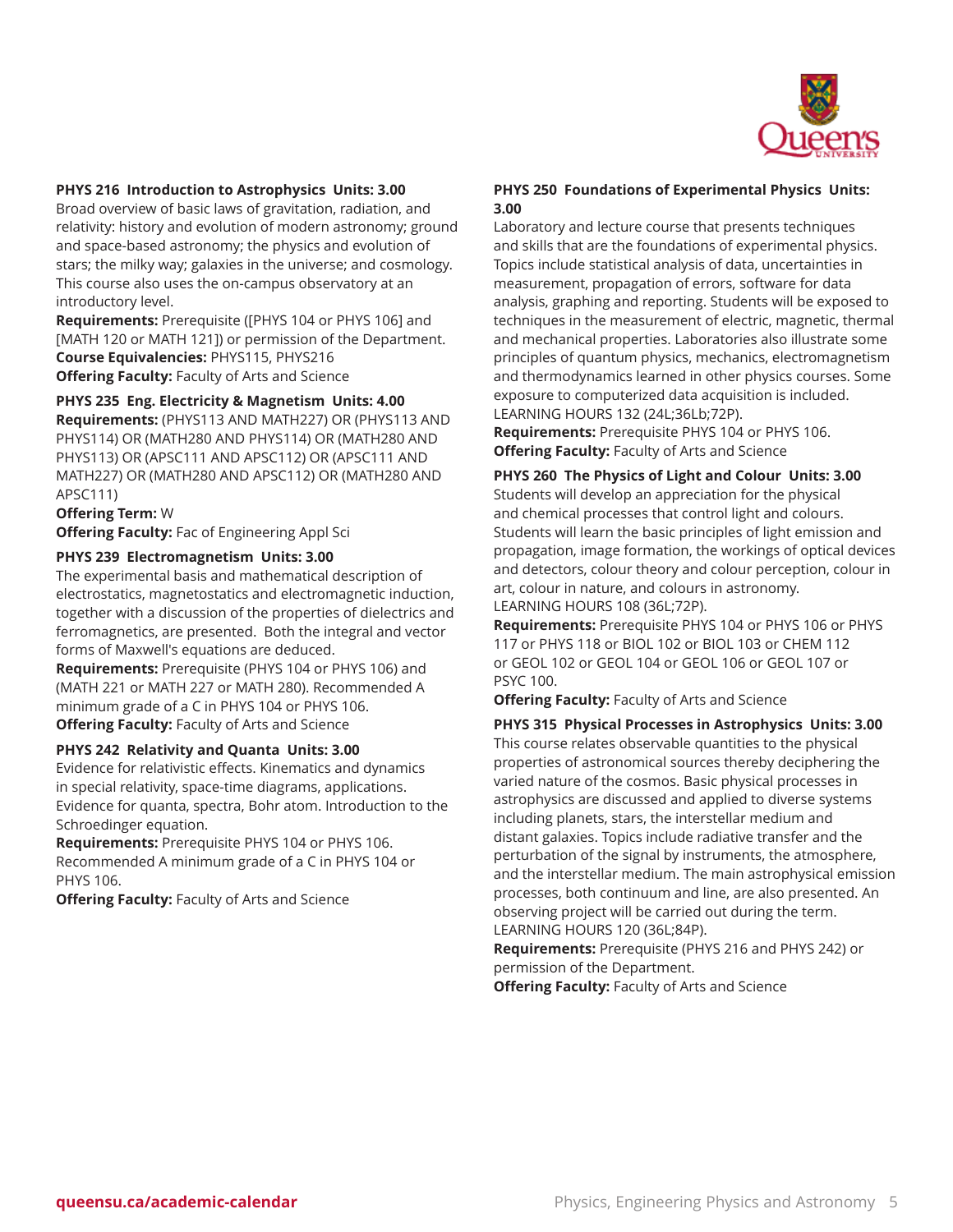

#### **PHYS 316 Methods in Mathematical Physics I Units: 3.00**

Methods of mathematics important for physicists. Complex arithmetic, series expansions and approximations of functions, Fourier series and transforms, vector spaces and eigenvalue problems, ordinary differential equations and Green's functions.

LEARNING HOURS 120 (36L;12T;72P).

**Requirements:** Prerequisite (MATH 221 or MATH 227 or MATH 280) and (MATH 225 or MATH 231 or MATH 232). Exclusion MATH 334; MATH 338; PHYS 312.

**Offering Faculty:** Faculty of Arts and Science

#### **PHYS 317 Methods in Mathematical Physics II Units: 3.00**

A continuation of PHYS 316. Partial differential equations, functions of a complex variable and contour integration, and special topics such as probability and statistics, group theory and non-linear dynamics.

LEARNING HOURS 120 (36L;12T;72P).

**Requirements:** Prerequisite PHYS 316. Exclusion MATH 228; MATH 326; MATH 338; PHYS 312.

**Offering Faculty:** Faculty of Arts and Science

#### **PHYS 321 Advanced Mechanics Units: 3.00**

An introduction to the equations of mechanics using the Lagrange formalism and to the calculus of variations leading to Hamilton's principle. The concepts developed in this course are applied to problems ranging from purely theoretical constructs to practical applications. Links to quantum mechanics and extensions to continuous systems are developed.

**Requirements:** Prerequisite PHYS 212 and (MATH 221 or MATH 227 or MATH 280) and (MATH 225 or MATH 231 or MATH 232).

**Offering Faculty:** Faculty of Arts and Science

#### **PHYS 334 Electronics for Physicists Units: 3.00**

The design of electronic circuits and systems, using commonly available devices and integrated circuits. The properties of linear circuits are discussed with particular reference to the applications of feedback; operational amplifiers are introduced as fundamental building blocks. Digital circuits are examined and the properties of the commonly available I.C. types are studied; their use in measurement, control and signal analysis is outlined. Laboratory work is closely linked with lectures and provides practical experience in the subjects covered in lectures. **Requirements:** Prerequisite PHYS 239. **Course Equivalencies:** PHYS333, PHYS334

**Offering Faculty:** Faculty of Arts and Science

#### **PHYS 335 Semiconductor Physics Units: 3.00**

An examination of the basic phenomena of semiconductor physics and their application in diodes, transistors, optical detectors, and lasers. The laboratory illustrates the use of semiconductor devices in electronic circuits. (0/10/2/28/8)~ COURSE DELETED IN 2008/09 ~

**Requirements:** PHYS231 OR PHYS235 OR PHYS239 **Course Equivalencies:** PHYS335, PHYS380 **Offering Faculty:** Faculty of Arts and Science

#### **PHYS 336 Solid State Devices Units: 3.25**

This course deals with the fundamental concepts of solid state materials and the principles of operation of modern electronic and optoelectronic devices. Topics in materials include crystal structure, energy bands, carrier processes and junctions. Topics in device operation include p-n junction diodes, bipolar junction transistors, field-effect junction transistors, metal-oxide-semiconductor field-effect transistors, and double heterojunction lasers.(0/18/0/21/0) **Requirements:** (ELEC252 AND ELEC280) OR (ELEC252 AND PHYS231)

**Offering Faculty:** Faculty of Arts and Science

#### **PHYS 344 Introduction to Quantum Mechanics Units: 3.00**

Matter waves. Postulates of wave mechanics. Stationary states and one-dimensional potentials. Particle tunneling and scattering states. Introduction to matrix mechanics and Dirac notation. Quantized angular momentum, and the H atom. NOTE Manual: estimated cost \$20.

**Requirements:** Prerequisite PHYS 212 and PHYS 242 and (MATH 221 or MATH 280) and (MATH 225 or MATH 231 or MATH 232). Equivalency PHYS 343.

**Course Equivalencies:** PHYS343, PHYS344 **Offering Faculty:** Faculty of Arts and Science

#### **PHYS 345 Quantum Physics of Atoms, Nuclei and Particles Units: 3.00**

Spin. Addition of angular momentum. Many electron atoms and the periodic table. Introduction to perturbation theory and Fermi's golden rule. Time dependent perturbations, including stimulated emission. Introduction to nuclear and particle physics.

NOTE Manual: estimated cost \$20.

**Requirements:** Prerequisite PHYS 344. Equivalency PHYS 424.

**Course Equivalencies:** PHYS345, PHYS424 **Offering Faculty:** Faculty of Arts and Science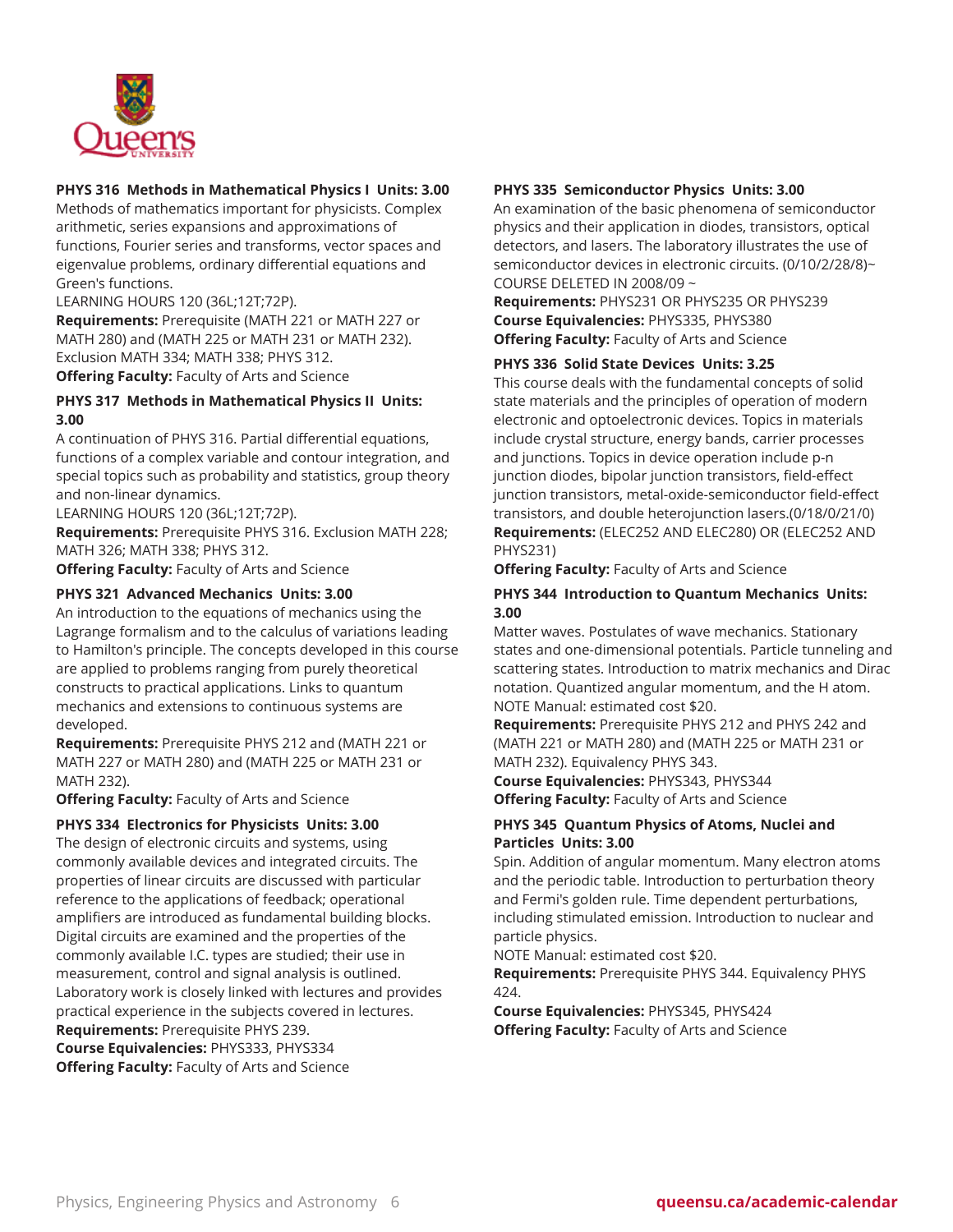

#### **PHYS 350 General Laboratory Units: 6.00**

Experiments in heat, optics, electron physics, quantum physics, and radioactivity are performed. A substantial part of the course is an experimental project during the Winter Term. A topic for the experimental physics, or observational astronomy project will be assigned after discussion with the student.

LEARNING HOURS 222 (72Lb;6O;144P).

**Requirements:** Prerequisite PHYS 239 and PHYS 242 and PHYS 250.

**Offering Faculty:** Faculty of Arts and Science

#### **PHYS 352 Measurement Experiment Design Units: 3.00**

Measurement of a variety of quantities with particular reference to techniques used in current physics and engineering practice, including optics, X-rays in crystallography and analysis, vacuum practice, nuclear techniques, signal-to-noise enhancement, the use of digital computers for instrumentation purposes, and the statistical analysis of data.

**Requirements:** PHYS 239 PHYS344 **Offering Faculty:** Faculty of Arts and Science

#### **PHYS 372 Thermodynamics Units: 3.00**

Temperature, equations of state, internal energy, first and second laws, entropy and response functions. Application to heat engines and refrigerators. Free energies, Legendre transformations, changes of phase. Introduction to the Boltzmann factor and statistical mechanics.

**Requirements:** PHYS242

**Offering Faculty:** Faculty of Arts and Science

#### **PHYS 380 Electrical & Optical Propertie Units: 3.00**

An introduction to the electrical and optical properties of insulators, semiconductors and metals. Introduction to Fermi-Dirac statistics, crystal and band theory and electron transport. Topics covered include the physics behind diodes, field effect and bipolar junction transistors, and electrooptical discrete devices.

**Requirements:** (PHYS231 AND PHYS344) OR (PHYS239 AND PHYS344)

**Course Equivalencies:** PHYS335, PHYS380 **Offering Faculty:** Faculty of Arts and Science

#### **PHYS 414 Introduction to General Relativity Units: 3.00**

Einstein's theory of gravity is developed from fundamental principles to a level which enables the student to read some of the current literature. Includes an introduction to computer algebra, an essential element of a modern introduction to Einstein's theory.

**Requirements:** Prerequisite PHYS 321 and (PHYS 312 or PHYS 317 or MATH 334).

**Offering Faculty:** Faculty of Arts and Science

#### **PHYS 432 Electromagnetic Theory Units: 3.00**

Electromagnetic theory and applications. Topics include: Maxwell's equations, gauge theory, relativistic transformations of Maxwell's equations, properties of waves in free space, dielectrics, conductors and ionized media, reflection and refraction at the surfaces of various media, propagation in metallic and dielectric waveguides, radiation of electromagnetic waves from charged particles and antennae.

**Requirements:** Prerequisite PHYS 239 and (MATH 221 or MATH 280) and (MATH 225 or MATH 231 or MATH 232). Equivalency PHYS 332.

**Course Equivalencies:** PHYS332, PHYS432 **Offering Faculty:** Faculty of Arts and Science

**PHYS 434 Extragalactic Astronomy Units: 3.00 Requirements:** PHYS315 **Offering Faculty:** Faculty of Arts and Science

#### **PHYS 435 Stellar Structure and Evolution Units: 3.00**

This course provides a detailed account of the formation, structure, evolution and endpoints of stars. Topics include the HR diagram, nuclear energy generation, radiative transport and stellar model building, supernovae, white dwarfs, neutron stars, pulsars and black holes.

**Requirements:** Prerequisite PHYS 315.

**Offering Faculty:** Faculty of Arts and Science

#### **PHYS 444 Advanced Quantum Physics Units: 3.00**

This course covers perturbation theory, scattering theory and the addition of angular momentum. Special topics may include: many-electron systems, path integral formulation of quantum mechanics, entanglement and quantum computing, quantum optics.

**Requirements:** Prerequisite PHYS 345. Equivalency PHYS 426.

**Course Equivalencies:** PHYS426, PHYS444 **Offering Faculty:** Faculty of Arts and Science

#### **PHYS 450 Adv Physics Lab & Proj Units: 6.00**

This course provides advanced physics and engineering physics students with experience in a wide range of modern experimental techniques. Experiments encompass measurements in applied physics, quantum solid state physics, low temperature physics, nuclear physics and optics. The course has set experiments in the Fall Term and group projects in the Winter Term.

**Requirements:** (PHYS350 AND PHYS343) OR (PHYS343 AND PHYS350) OR (PHYS350 AND CHEM331) OR (PHYS343 AND PHYS351) OR (PHYS342 AND PHYS343) OR (PHYS344 AND PHYS350) OR (PHYS342 AND PHYS351) OR (PHYS350 AND CHEM313) OR (PHYS344 AND PHYS351) OR (PHYS350 AND CHEM313)

**Offering Faculty:** Faculty of Arts and Science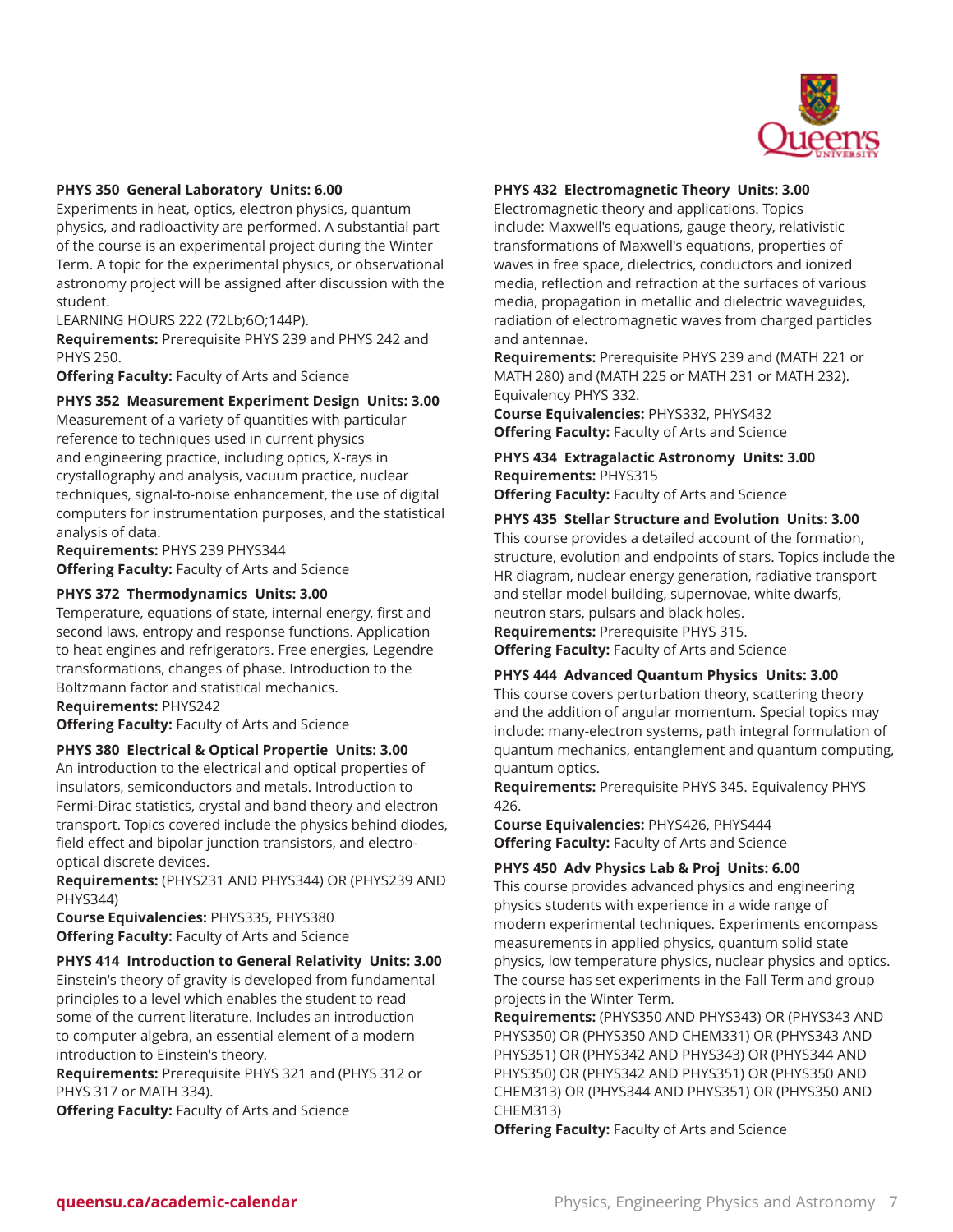

#### **PHYS 453 Advanced Physics Laboratory Units: 3.00**

Advanced physics laboratory course providing students with experience in a range of experimental techniques and analysis. A selection of experiments are performed from fields including nuclear physics, applied physics, fluid mechanics, solid state physics, low-temperature physics and optics.

LEARNING HOURS 132 (76Lb;60P)

**Requirements:** (PHYS350 AND PHYS343) OR (PHYS350 AND CHEM331) OR (PHYS350 AND PHYS343) OR (PHYS350 AND CHEM313) OR (PHYS350 AND CHEM313) OR (PHYS343 AND PHYS351) OR (PHYS344 AND PHYS350) OR (PHYS344 AND PHYS351)

**Offering Faculty:** Faculty of Arts and Science

**PHYS 454 Advanced Physics Design Project Units: 3.00**

Groups of students in physics and engineering physics undertake a large design project of their choice that reflects and further develops their knowledge of physics. The students then build a prototype of their design to demonstrate the feasibility of the project within the design constraints.

**Requirements:** Prerequisite PHYS 350. **Offering Faculty:** Faculty of Arts and Science

#### **PHYS 460 Laser Optics Units: 3.00**

Topics and applications in modern physical optics, culminating with the development of the laser and its current applications. Topics include: Gaussian beam propagation, optical resonators, Fourier optics, fiber optics, holography, light-matter interaction using classical and semi-classical models, and the basic theory and types of lasers. **Requirements:** Prerequisite PHYS 239 and (PHYS 344 or CHEM 313). Corequisite PHYS 432.

**Offering Faculty:** Faculty of Arts and Science

#### **PHYS 472 Statistical Mechanics Units: 3.00**

Phase space, the ergodic hypothesis and ensemble theory. Canonical and grand canonical ensembles. Partition functions. Ideal quantum gases. Classical gases and the liquid-vapour transition. Introduction to techniques for interacting systems, including Monte Carlo simulations. **Requirements:** Prerequisite (PHYS 213 or PHYS 313) and PHYS 344 and PHYS 372. Exclusion CHEM 412. **Offering Faculty:** Faculty of Arts and Science

#### **PHYS 479 High Performance Computational Physics Units: 3.00**

This course teaches students how to use the tools of high performance computing facilities, including communications protocol for parallel computations. Students will employ these facilities and tools and use various numerical algorithms in the solution of physics problems. LEARNING HOURS 120 (24L;24T;72P).

**Requirements:** Prerequisite (PHYS 213 or PHYS 313) and PHYS 344. Corequisite PHYS 432.

**Offering Faculty:** Faculty of Arts and Science

#### **PHYS 480 Solid State Physics Units: 3.00**

A fundamental treatment of the properties of solids. Topics include: crystal structure, X-ray and neutron scattering, the reciprocal lattice, phonons, electronic energy bands, and the thermal, magnetic, optical and transport properties of solids. **Requirements:** Prerequisite PHYS 345 or CHEM 313. **Offering Faculty:** Faculty of Arts and Science

#### **PHYS 483 Nanoscience and Nanotechnology Units: 3.00**

An examination of the key ideas, techniques and technologies in the fields of nanoscience and nanotechnology. Emphasis will be placed on the physics involved, measurement techniques, and technological applications. Topics covered are selected from the following: electrical and optical properties of quantum dots, quantum wires and nanotubes; quantum information technology; mesoscopic electronics; nanostructures on surfaces; and scanning-probe and optical microscopy.

**Requirements:** Prerequisite ([PHYS 345 or CHEM 313] and PHYS 480) or permission of the Department. **Offering Faculty:** Faculty of Arts and Science

#### **PHYS 490 Nuclear and Particle Physics Units: 3.00**

A systematic introduction to nuclear and particle physics for advanced physics students. Topics include basic nuclear properties: size, mass, decay and reactions; shell model of nuclear structure; magnetic moments; gamma and beta decay; quark model of elementary particles; and strong, electromagnetic and weak interactions. **Requirements:** Prerequisite PHYS 345.

**Offering Faculty:** Faculty of Arts and Science